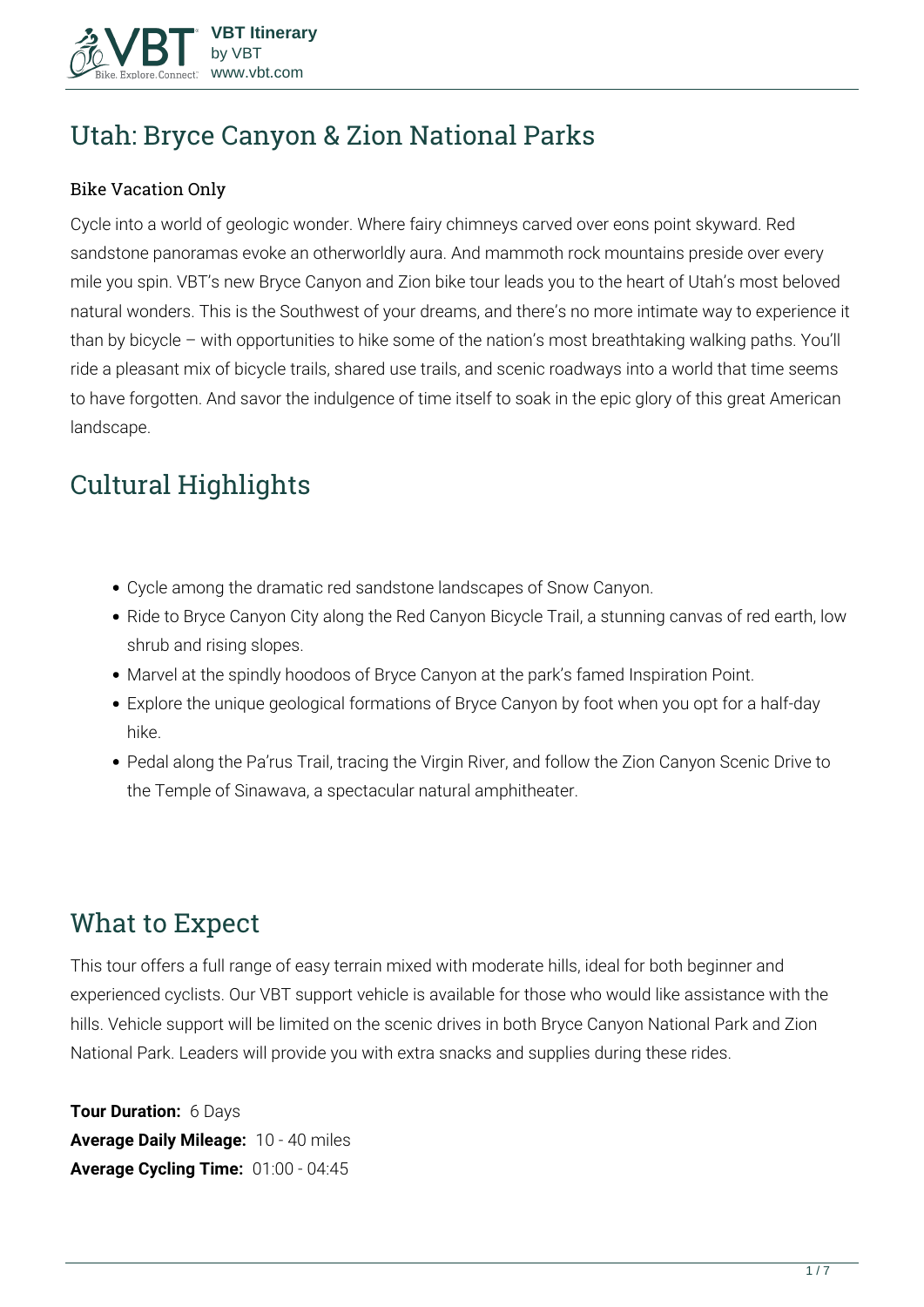

**Group size:** 20 max

# **Climate Information**

#### **Average High/Low Temperature (°F)**

Apr 53º/24º, May 63º/32º, Jun 74º/39º, Jul 80º/47º, Aug 77º/45º, Sep 70º/37º, Oct 58º/28º **Average Rainfall (in.)** Apr 0.9, May 1.4, Jun 0.6, Jul 1.4, Aug 2.1, Sep 1.6, Oct 1.5

## **DAY 1: Arrive in St. George**

VBT offers a shuttle from the St. George airport to the Red Mountain Resort, departing the airport at 11:30 a.m. and arriving at the hotel at noon.

Please meet the shuttle at the airport's main terminal/pick up area. Your shuttle will display a St. George Shuttle logo and the driver will be holding a VBT sign. The shuttle will depart promptly at 11:30 a.m. You may plan to have lunch upon arrival at the Red Mountain Resort. If you are arriving after this shuttle departs or your flight is delayed, you can take the complimentary shuttle provided by the Red Mountain Resort until 6:00 p.m. Call the resort at 800.407.3002 to arrange this. If you arrive after 6:00 p.m., you must arrange a taxi service at your own expense. Travel time is approximately 30 minutes.

Upon arrival, enjoy lunch on the terrace of the Canyon Breeze Restaurant or perhaps purchase a salad or sandwich from the Canyon Cafe and dine on the spacious grounds. As your room will likely not be ready until late afternoon, a place for you to change into your cycling clothes will be made available.

After settling in, meet your trip leaders at 2:00 p.m. for a safety and bike-fitting session. Your Bryce Canyon and Zion bike tour begins with a warm-up ride into Snow Canyon State Park. Your stunning route traces the paved Whiptail Trail on a slight ascent, passing the region's famed red-rock and white Navajo sandstone into an otherworldly landscape of ancient lava flows and soaring cliffs. There'll be time to explore by foot if you wish. Reach a scenic overlook near the highest point, then return as you came or enjoy a longer loop. Tonight, get to know your fellow travelers and learn about the upcoming week during a casual reception hosted by your trip leaders, followed by a delicious welcome dinner sourced from local ingredients.

**Today's Ride Choices**

**Afternoon** Warm-up St. George to Snow Canyon Out and Back — 7 miles | Warm-up St. George Out to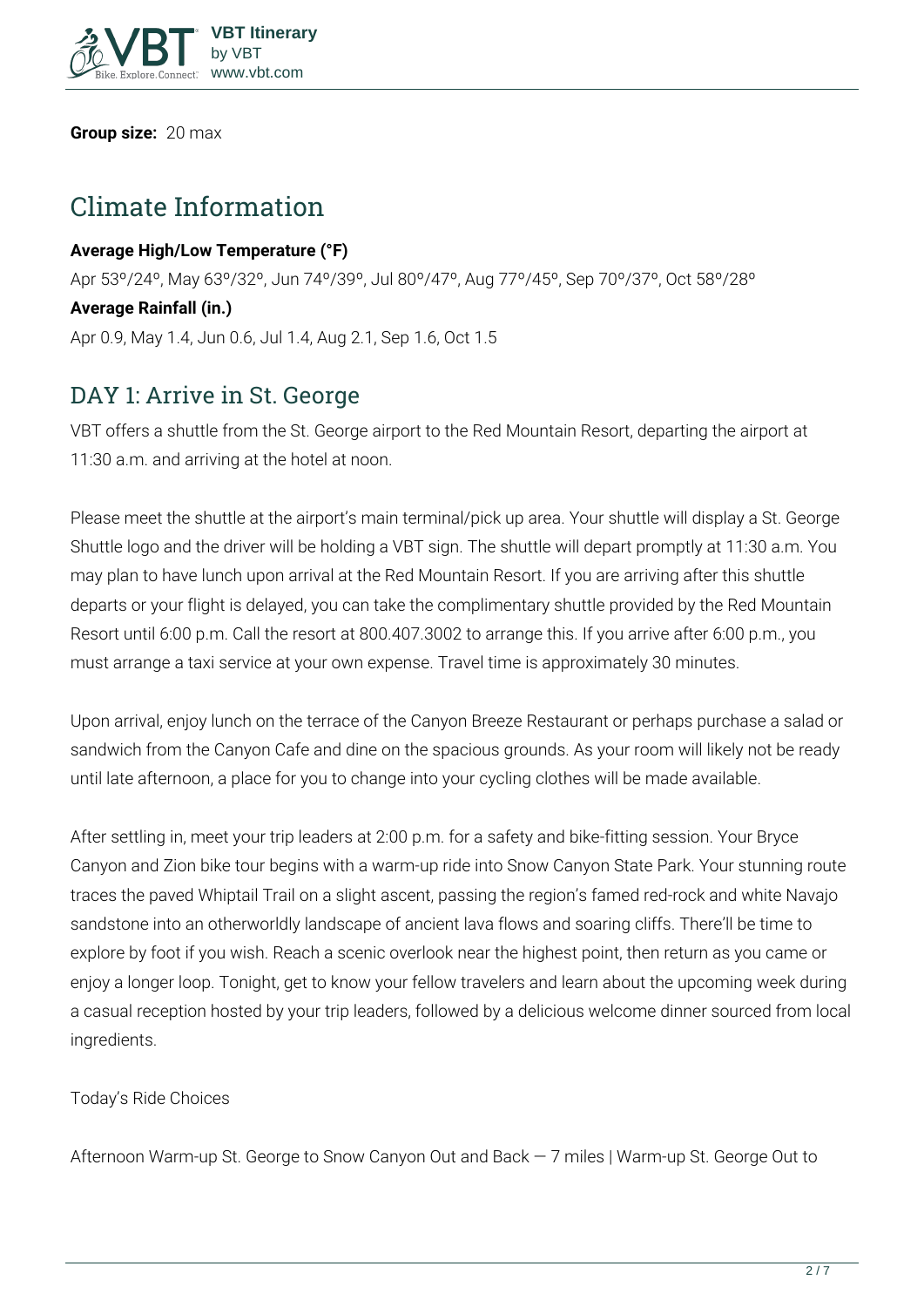

Snow Canyon Loop — 17 miles

**What to Expect:** Ride from the hotel to Snow Canyon State Park on the paved Whiptail Trail, taking in spectacular views as you ascend into the park. You may stop if you'd like and explore the park by foot. After approximately six miles, you have the choice to return to the hotel by retracing your path along the Whiptail Trail through Snow Canyon or taking a longer loop ride on the bike path along Highway 18.

**Cumulative Distance Range:** 7 – 17 miles

**Included Meals:** Dinner

## **DAY 2: Dixie National Forest/Red Canyon/Bryce Canyon City**

After breakfast, you shuttle to Cedar Breaks National Monument, where you may start today's ride with a total of a 34-mile gentle descent to the town of Panguitch. One of Utah's most historic settlements, this classic frontier town is listed on the National Register of Historic Places. Enjoy an included lunch here, then cycle to Bryce Canyon.

Your route today passes the dramatic contours of Utah's wilderness, a breathtaking tableau of an Old West desert. An optional, moderate ride from Panguitch Lake to Panguitch may be offered if weather conditions allow for the more intrepid cyclists. The main ride leaves Panguitch and enters into the Dixie National Forest, stopping at the Red Canyon Visitor Center. Then continue on the Red Canyon Bicycle Trail, pedaling past low shrub, red earth, towering walls, and majestic ponderosa pines. The colors of the earth here are spellbinding: red-rust, deep orange, and ghostly striations of white. Pause to marvel at some of the most inspiring vistas you'll ever see, from massive buttes to spindly hoodoos. A highlight of your ride is the Red Canyon Arch, a spectacular natural formation etched into the sandstone.

At ride's end, you arrive in Bryce Canyon City, known as Ruby's Inn until a name change in 2007. The town has been built on tourism since its founding in 1916 by Reuben C. "Ruby" Syrett. It remains a tiny settlement today, with a population of just a couple hundred. Dinner here is on your own.

**Today's Ride Choices**

**Afternoon** Cedar Breaks to Panguitch — 34 miles | Panguitch to Bryce Canyon — 22 miles

**What to Expect:** After lunch in Panguitch, you ride to Bryce Canyon City. The first portion of the ride from Panguitch is on Highway 89 and Highway 12; you ride on the road's shoulder with passing traffic. If you prefer to avoid highway cycling, you can shuttle in the support vehicle (approximately 10 miles) with your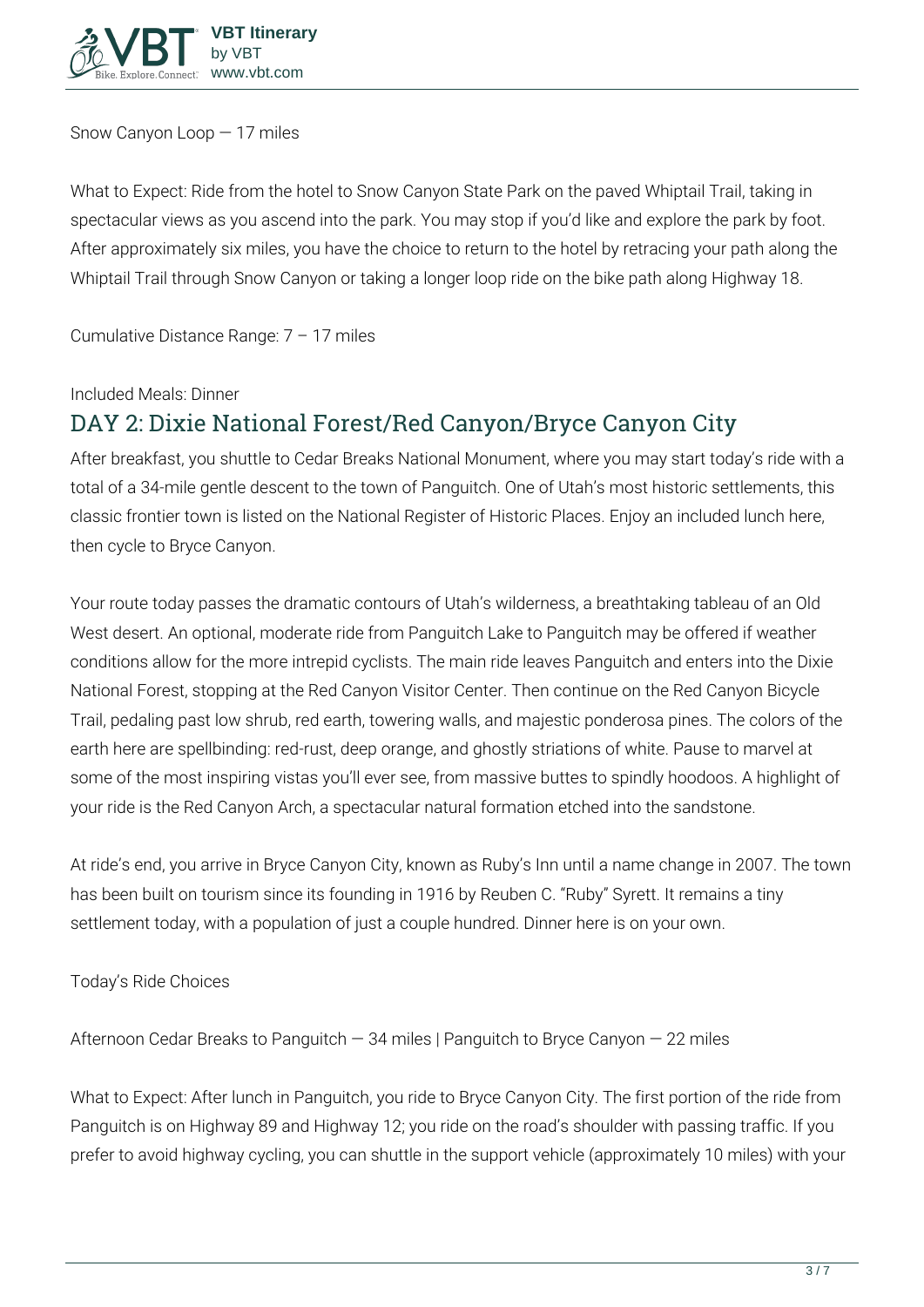

trip leaders to the start of the Red Canyon Bicycle Trail. The bike trails ascends through the buttes and hoodoos. After reaching the highest point of today's ride near Coyote Hollow Trailhead, enjoy the gentle descent to the hotel. Along the bike path you see the Red Canyon Arch. Please note: The optional ride this afternoon is rated moderate because it is steep and has a narrow shoulder.

**Cumulative Distance Range:** 22 – 56 miles

**Included Meals:** Breakfast, Lunch

#### **DAY 3: Bryce Canyon National Park**

The natural spectacle of Bryce Canyon National Park is yours to explore today. Pack a lunch that you can enjoy along the bike route, stop at the Bruce Canyon Lodge for a take-out lunch to enjoy rim-side, or plan to have lunch back at the hotel.

After breakfast, you get an early start on the Bryce Canyon Shared Use Path. At the entrance to the park, you stop at the visitor center. Its exhibits provide a preview of the geological wonder about to unfold before you.

Your route leads you into the park, passing stunning rock formations and stands of ponderosa pine. When the path was completed, it provided leisurely outdoor access from Bryce Canyon City to Inspiration Point, your first destination. Though Inspiration Point lies at 8,100 feet, the bike trail never exceeds a grade of 6%, making for an easy-to-moderate ride. Once you arrive, you gaze upon a spectacular canvas of finger-like hoodoos standing in a natural amphitheater, the Boat Mesa stretching out behind.

You may return to the hotel the way you came, or our longer option follows the Bryce Canyon Scenic Drive. This magnificent route runs the entire length of the park, 18 miles. You pause along the way to take in remarkable views of the Natural Bridge, an 85-foot-long arch eroded away over millennia, and the sweeping expanse of Agua Canyon, home to the majestic condor. The culmination of your ride is Rainbow Point, at 9,100 feet, from where you can gaze across the entire park.

This afternoon, your trip leaders are happy to help you plan some hiking in Bryce. After a full and rewarding day, gather together for an included dinner at a local restaurant.

**Today's Ride Choices**

**Morning** Bryce Canyon National Park — 10 – 41 miles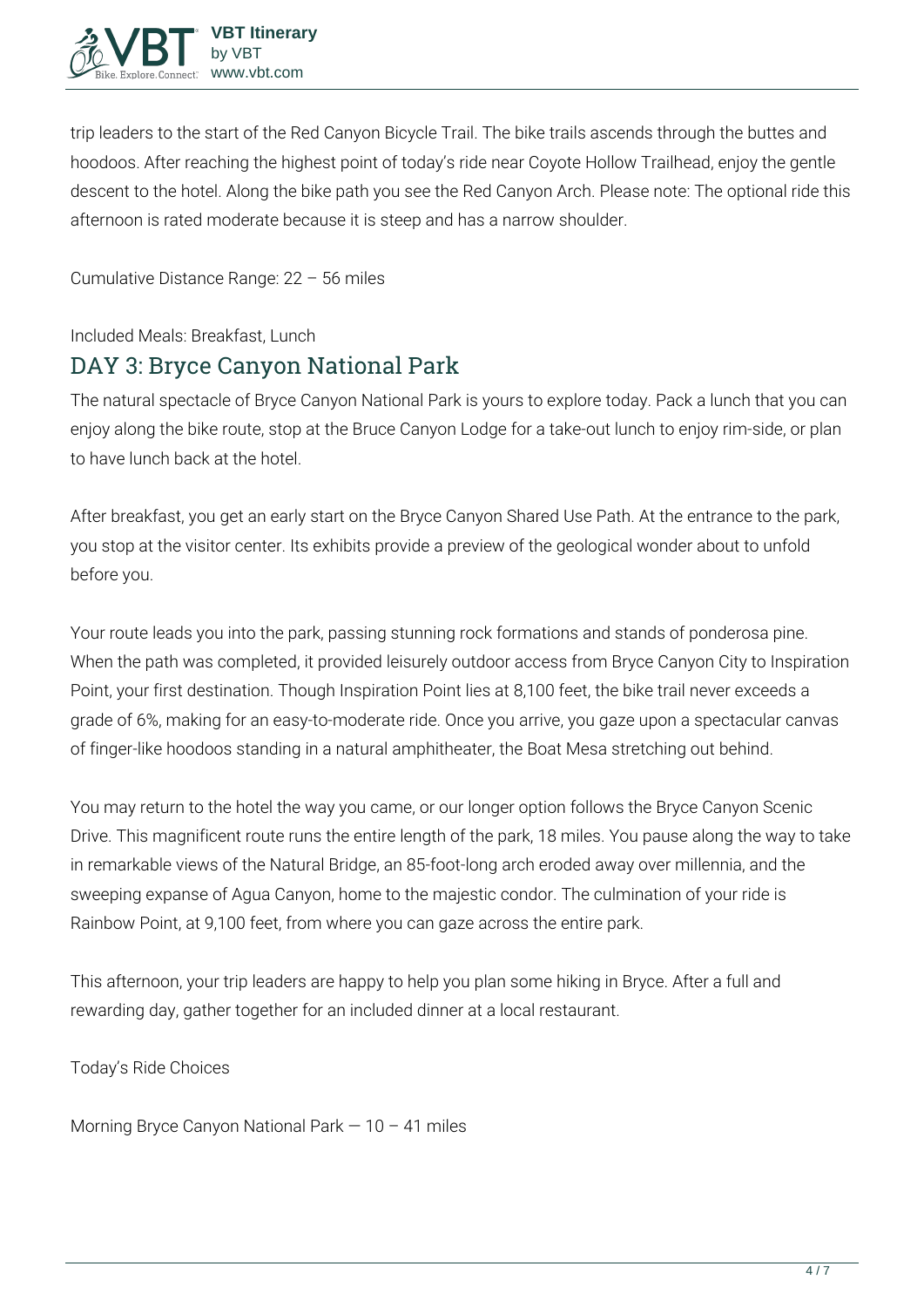

**What to Expect:** Today's ride starts at the hotel and offers numerous opportunities to stop and take in the magnificent vistas of Bryce Canyon National Park. The first portion of the ride is on the Bryce Canyon Shared Use Path. There'll be time to stop at the Visitor Center before following the path to Inspiration Point. After, you may choose to return to the hotel or continue to ride on Bryce Canyon Scenic Drive. You share the road with cars on this portion of the ride. The ride, with a steady ascent with never more than a 6% grade, ends at the highest point in the park, at Rainbow and Yovimpa Points.

**Cumulative Distance Range:** 10 – 41 miles

**Included Meals:** Breakfast, Dinner

### **DAY 4: Zion National Park**

This morning you shuttle to Springdale, gateway to Zion National Park and your home for the next two nights. After a pre-ordered lunch beside the Virgin River, you enter Zion National Park by bike, following the Pa'rus Trail as it winds into the canyon. At trail's end, you meet the Zion Canyon Scenic Drive, car-free except for park service shuttles. Ride past magnificent sandstone monoliths throughout your ride, in one of the most scenic regions of the American West. There'll be many opportunities to stop and take in more breathtaking panoramas. Your destination is the spectacular Temple of Sinawava, an incredible vertical wall and amphitheater 3,000 feet deep. After time to admire its splendor, you ride back to the hotel.

After a refreshing break, take in the beauty of the Virgin River and dramatic vistas from another angle as you travel back to Springdale by bike or by shuttle. Don't miss the opportunity to discover Springdale at your leisure this afternoon.

Tonight, you have ample choices for dinner on your own.

**Today's Ride Choices**

**Morning** Zion Canyon Scenic Drive — 16 miles

**What to Expect:** Ride from your hotel along the Pa'rus Trail to the Zion Scenic Drive. You can continue up the Zion Scenic Drive if you like, taking in panoramic views along the way

**Cumulative Distance Range:** 16 miles

**Included Meals:** Breakfast, Lunch **DAY 5: Zion National Park**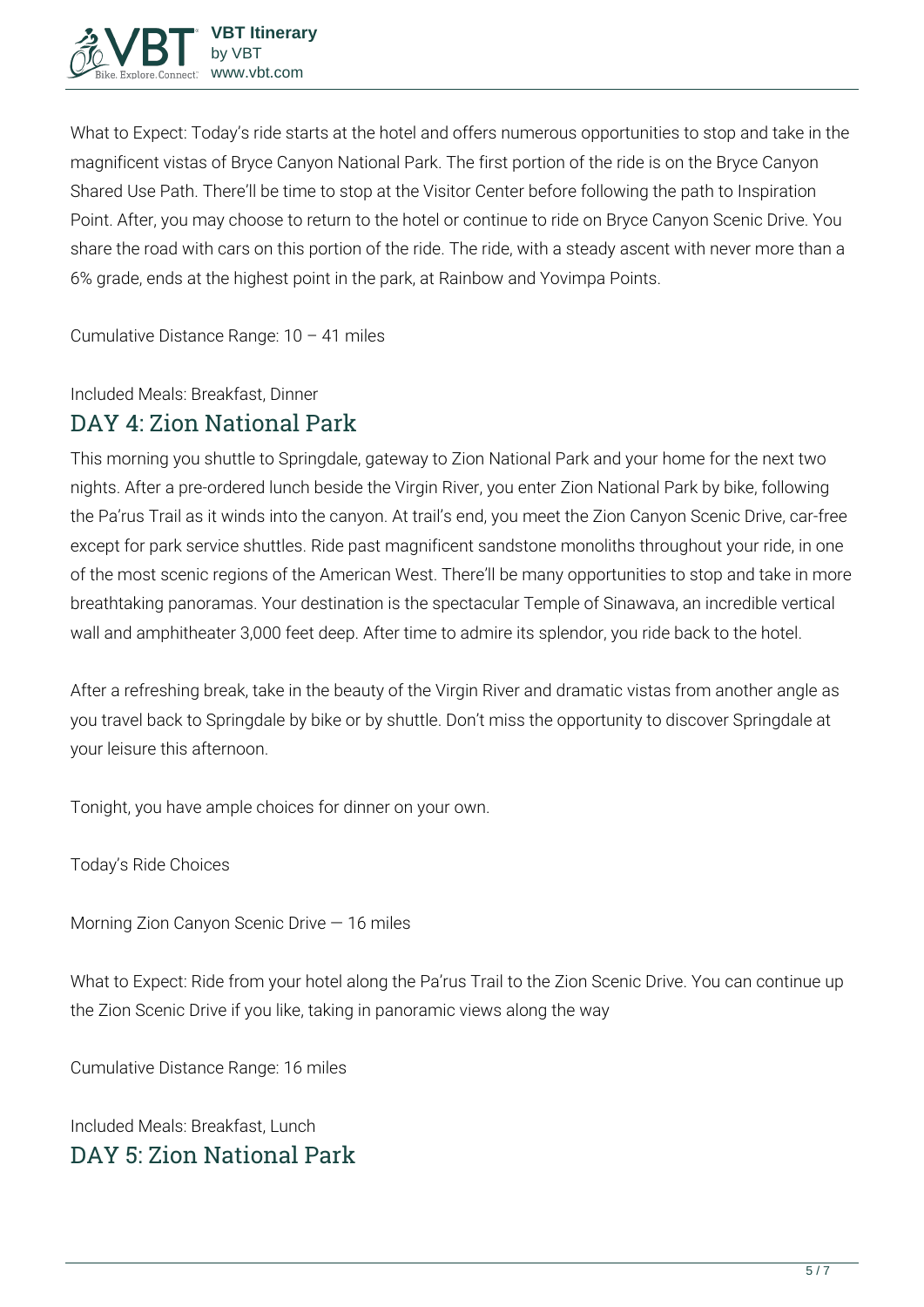

Leave the bikes behind today to explore Zion National Park by foot. Your trip leaders will help you choose a trail that suits you. Perhaps walk the Emerald Pools Trail, a series of short trails along a lush river whose waters form several scenic pools. The Scout Lookout Trail leads to spectacular views of Zion. And the West Rim Trail features a dramatic zig-zag up a soaring rock wall. No matter your choice, the scenery is sure to inspire you. Plan for lunch on your own.

If you prefer a restful day, relax at the hotel pool or indulge in a spa treatment, explore Springdale or browse the Zion National Park Visitor Center. Alternately, uncover the past of the region at the Zion Human History Museum. This evening, celebrate your week during a farewell dinner at a local restaurant.

**Today's Ride Choices**

**Non-biking Day** Hike in Zion National Park and explore Springdale at your leisure —

**What to Expect:** Take a break from your bike to enjoy hiking in Zion or spend time in Springdale. Spend the day at your own pace.

**Included Meals:** Breakfast, Dinner

### **DAY 6: Zion National Park/St. George**

This morning choose between an early ride with your leaders or a self-guided hike; both options depart from the hotel. The ride is an out and back and follows Route 9 southwest through the charming town of Springdale to the small village of Rockville. Here you cross the Virgin River on a historic bridge passing orchards and farms before stopping for a creekside snack. Should you wish to enjoy one last hike, the Watchman Trail ascends through a canyon to a plateau with views of Zion National Park and Springdale. Return to your hotel in time for a quick shower before your departure.

VBT has made arrangements for two shuttle options from the hotel back to the St. George airport, one arriving at 10:30 a.m. and one arriving at 1:30 p.m. If you need to take the 10:30 a.m. shuttle to the airport, you will not have time to do the morning ride.

**Today's Ride Choices**

**Morning** Springdale to Rockville — 13 miles

**What to Expect:** Choose between an early ride with your leaders or a self-guided hike today.